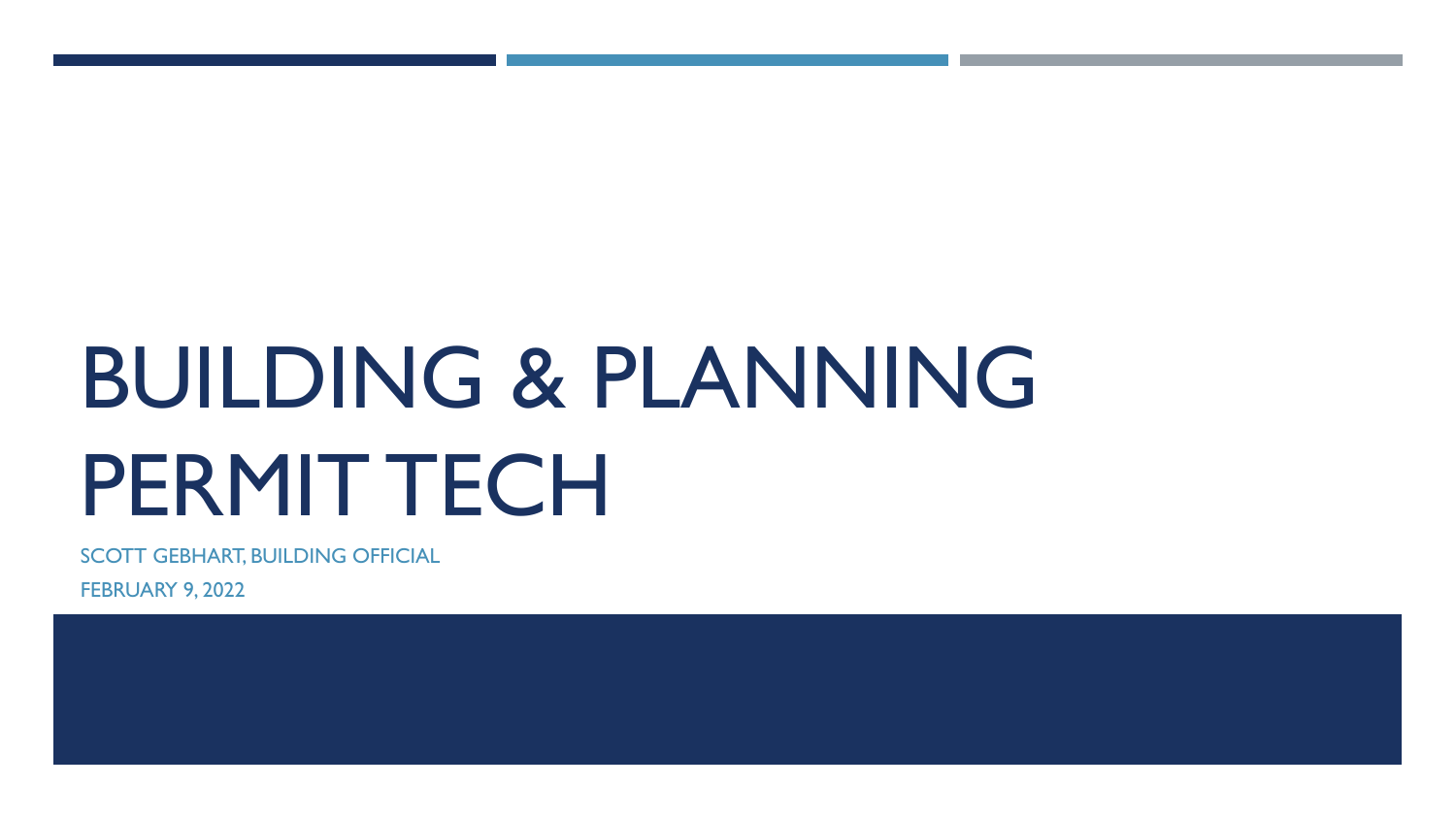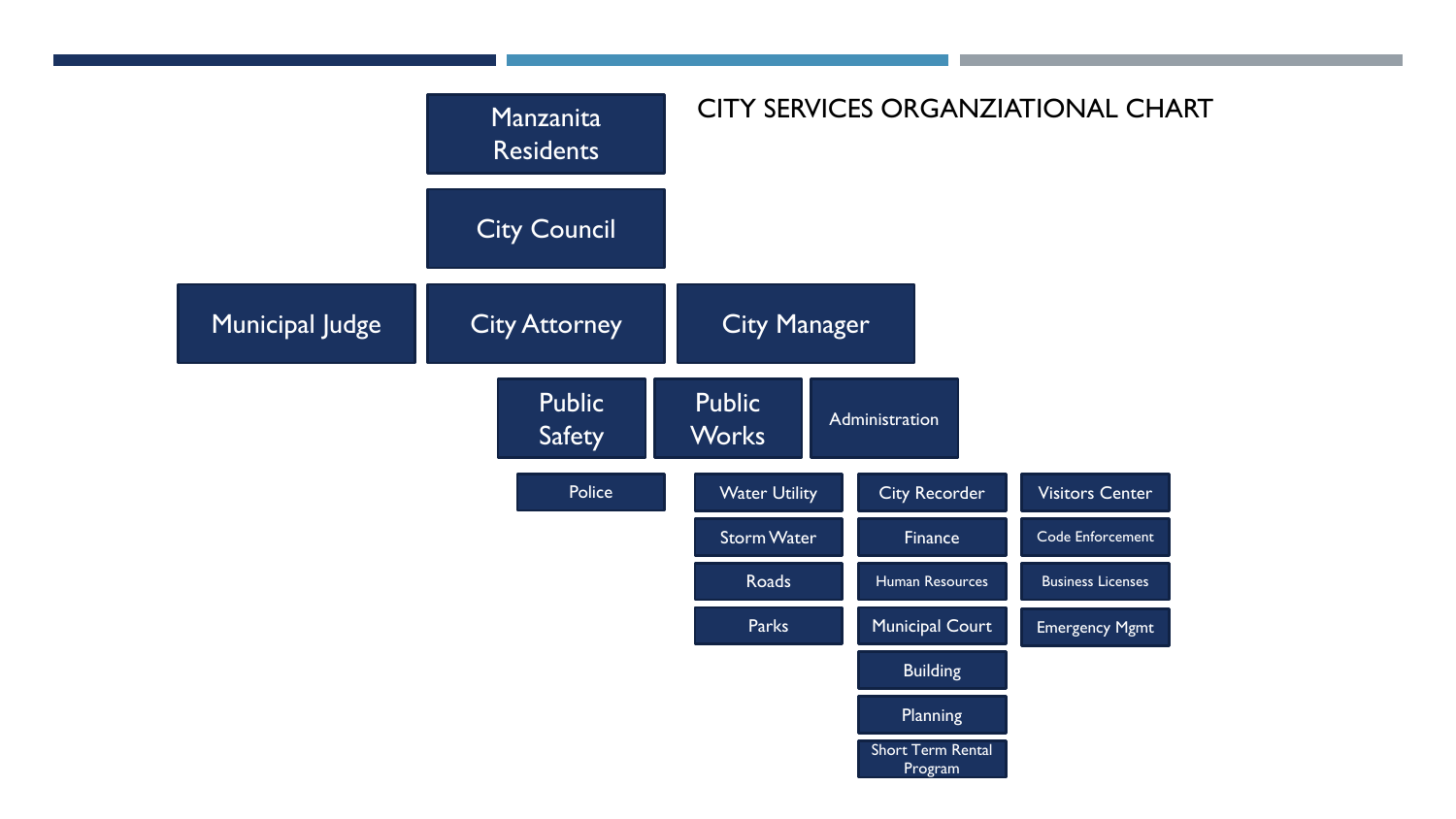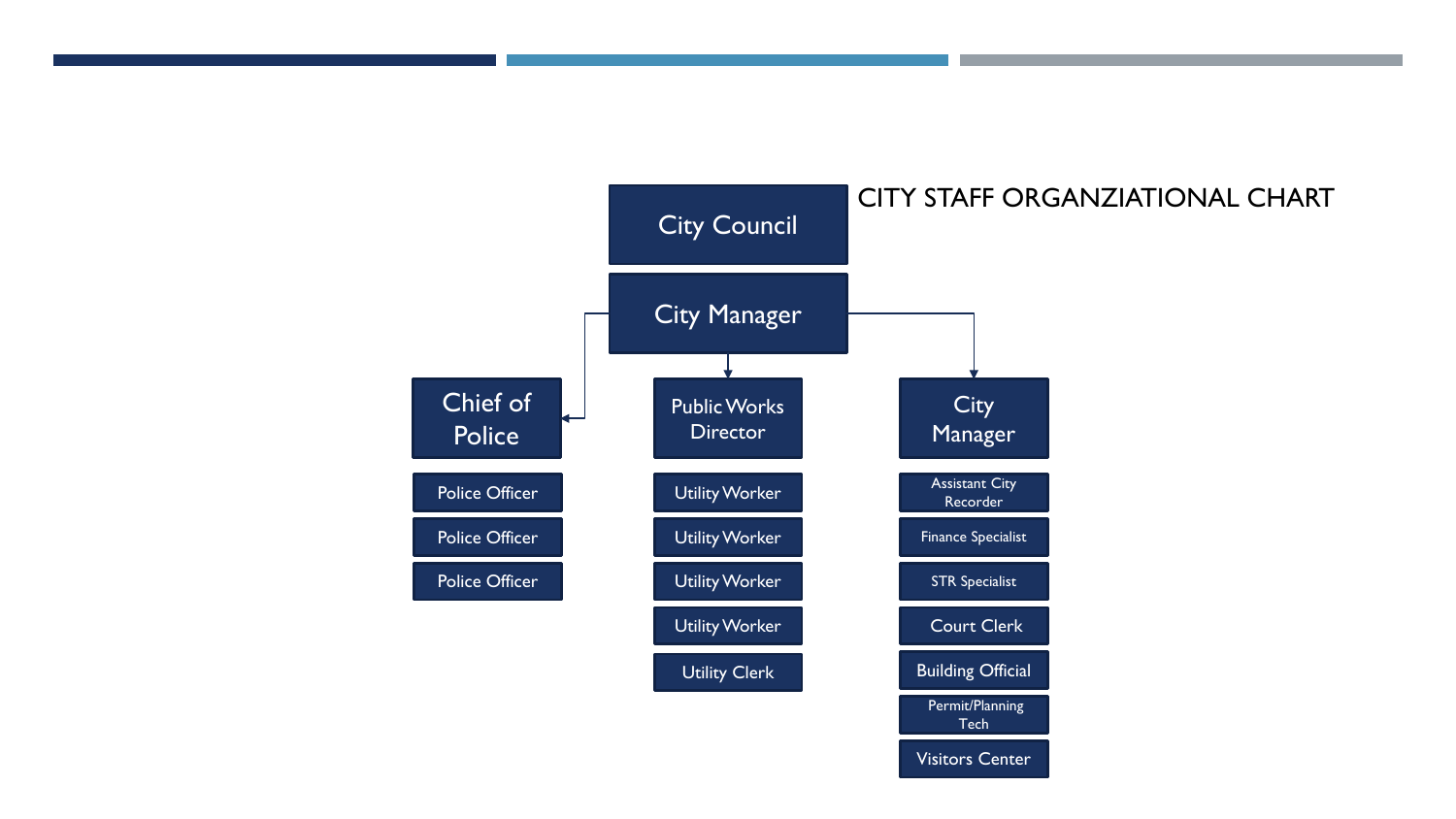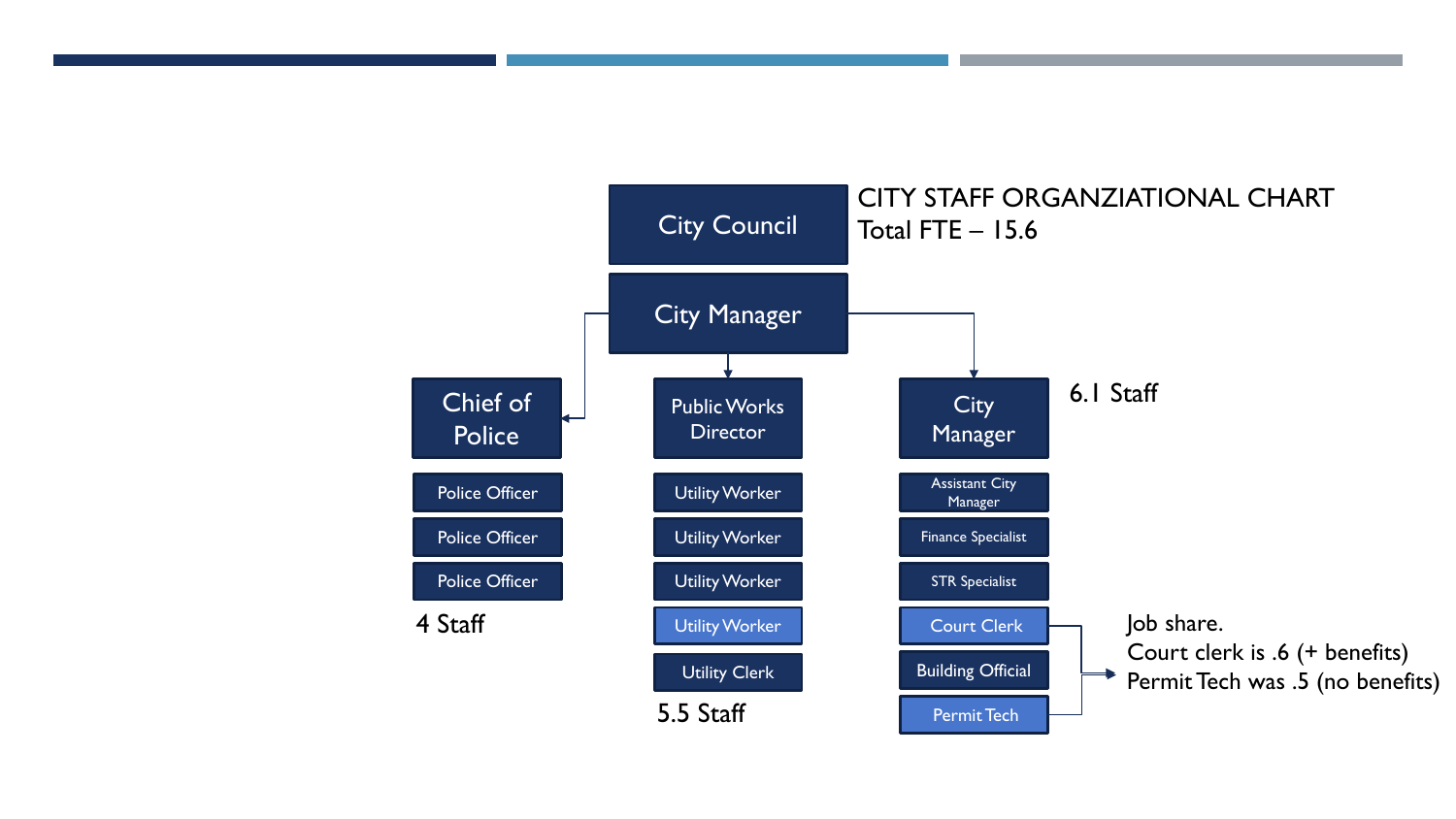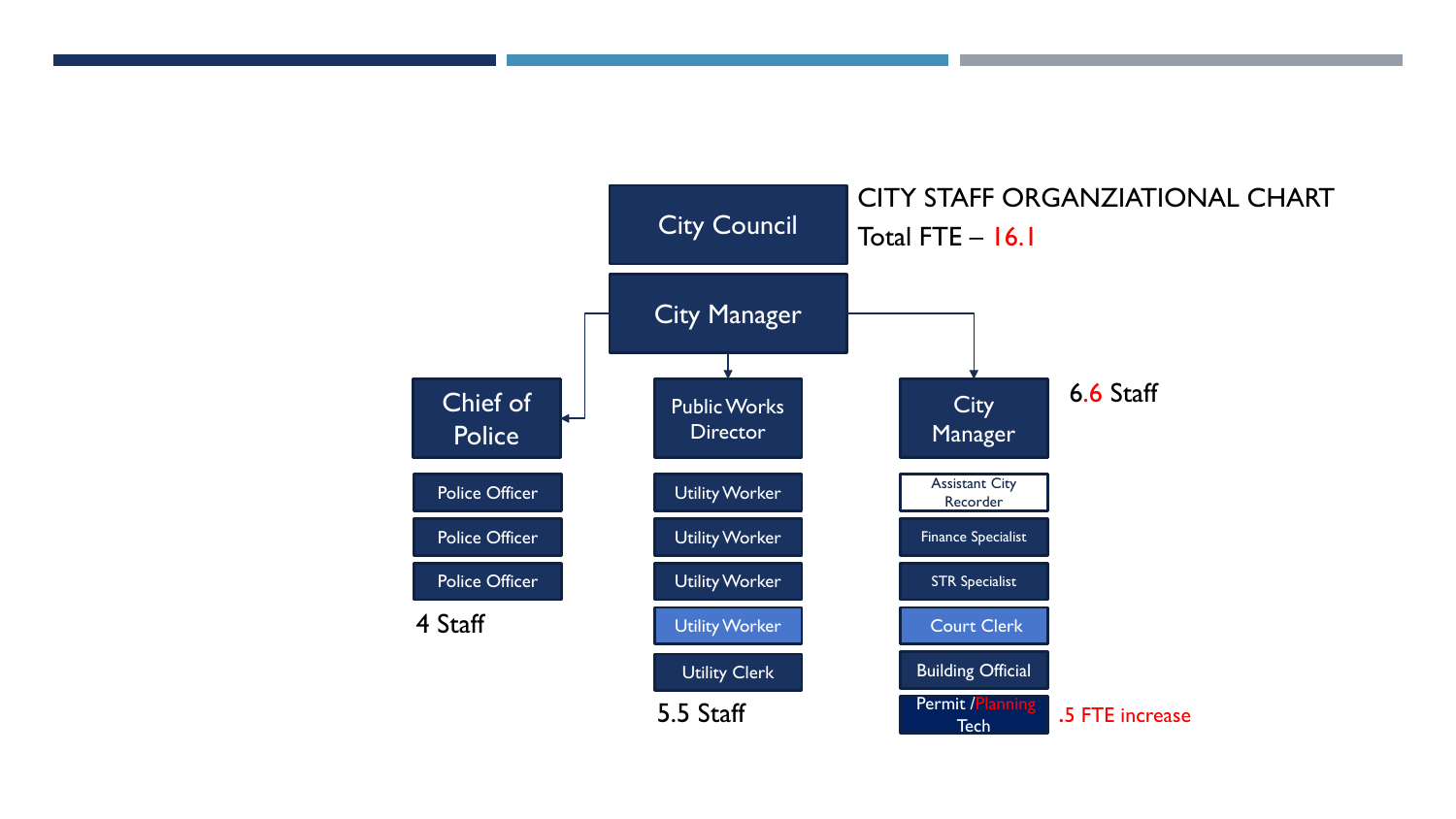#### City Manager Chief of Police Public Works **Director** Manager Utility Worker Utility Worker Utility Worker Utility Worker STR Specialist Court Clerk Building Official Police Officer Police Officer Police Officer Utility Clerk \* \* \* \* \* City Hall **Public Safety Building** Public Works Building Water Treatment Plant

CITY STAFF BY LOCATION

Permit /Planning **Tech** 

\*

\* TELEWORK OPTION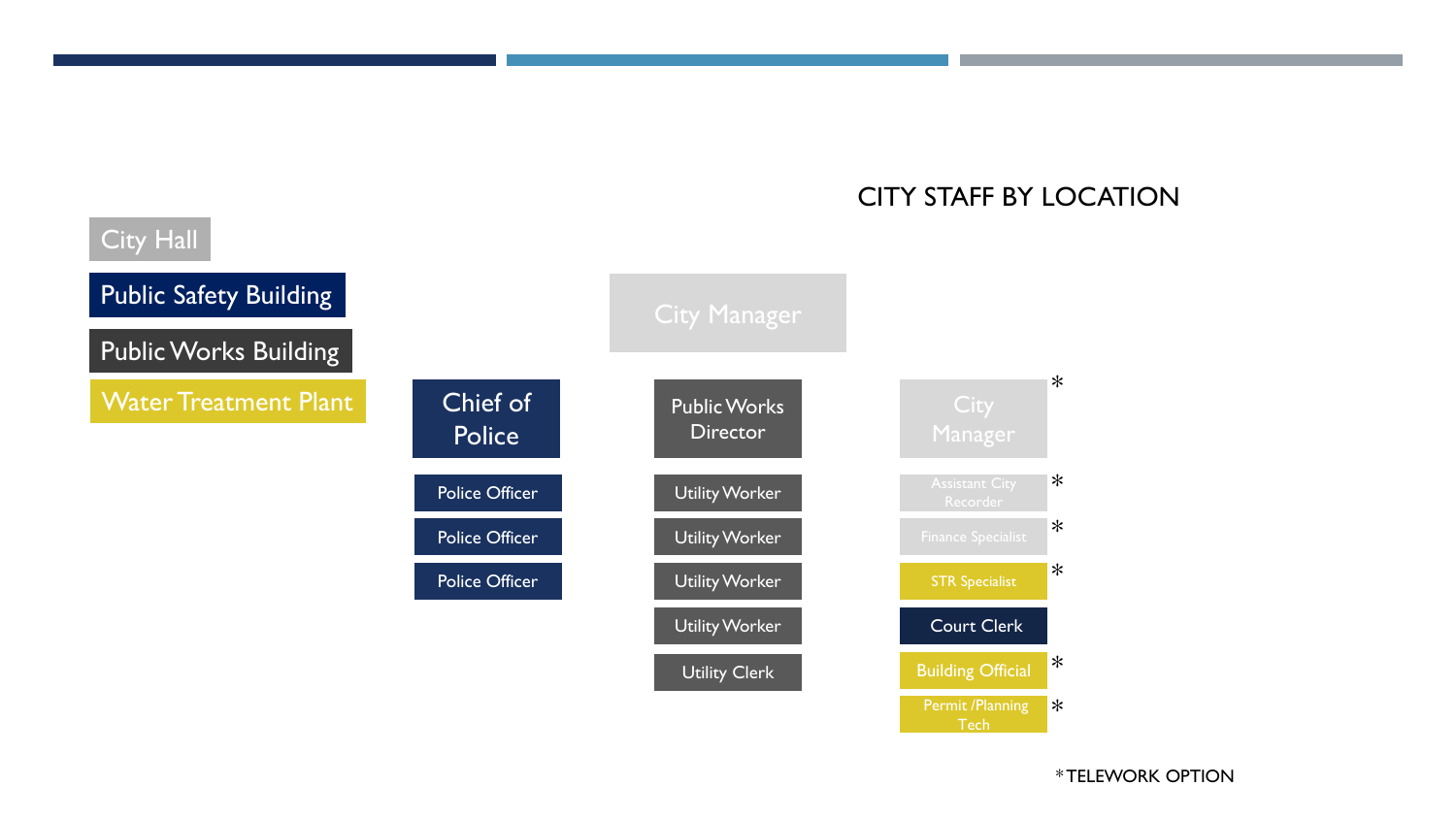# PLANNING/PERMIT TECH

- There is sufficient funding in the current budget to support the additional .5 FTE and a full benefit package.
	- Due to not replacing the ACM position or Permit Tech Positions
- The building fund would cover .5 FTE including half of the benefits.
- **Norked with Building Official and Consultant to develop a job description and salary range.**
- **Position is designed to support building, planning and short-term rental inspections**
- City has a salary survey underway and will bring back a full staffing proposal when complete which will include this position.
- **Figure 1** Free up the building official from a crushing workload and enable him to continue to level up the department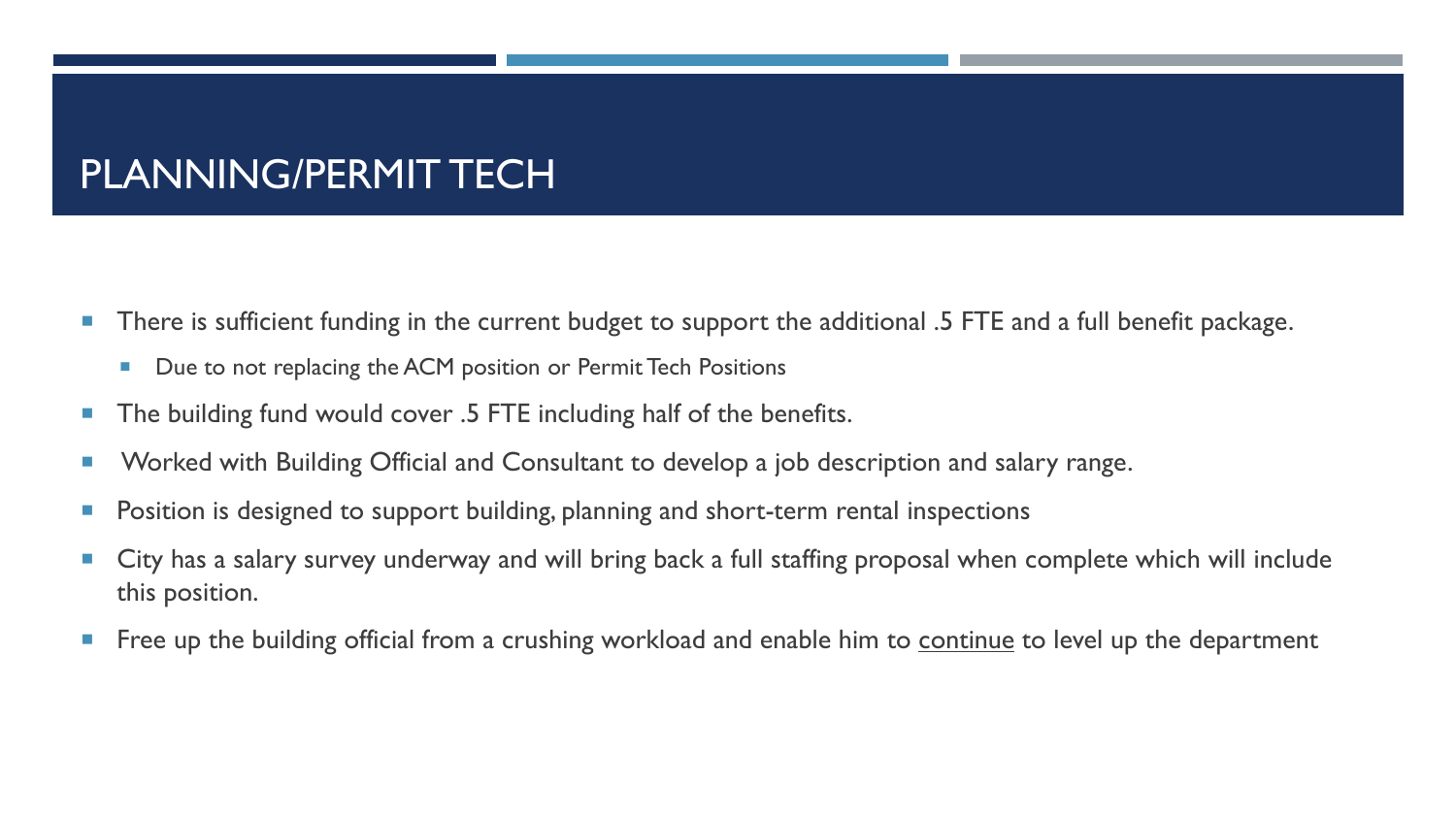#### **OVERVIEW**

- Fiscal Year 20/21 compared to FY 21/22 to date
- **Projections**
- **Trends**
- 3- & 5-Year forecast
- **Planning/Permit Tech Position**
- **Summary**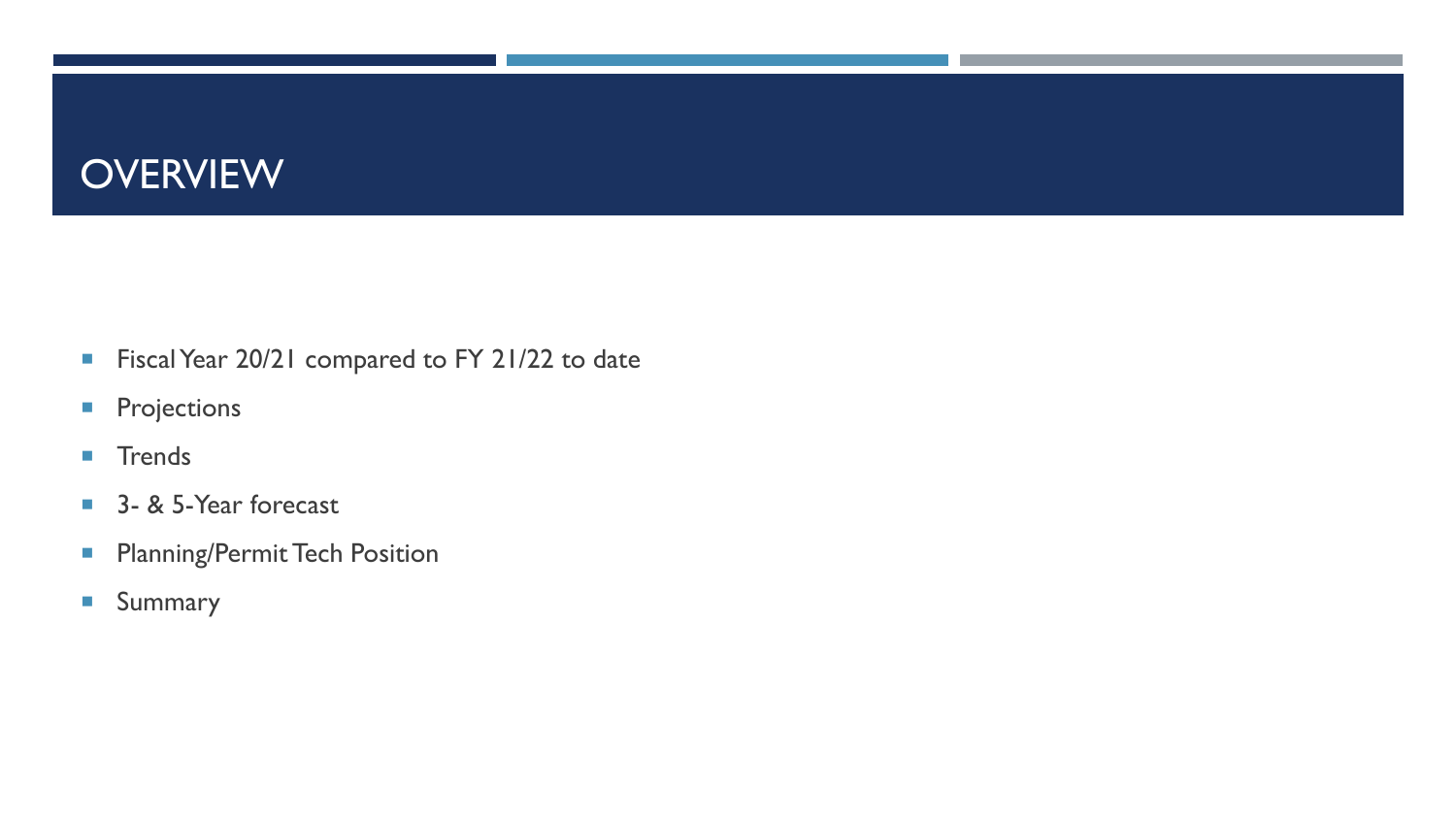

- 72% of total for all of FY 20/21
- 188% increase from same time period last year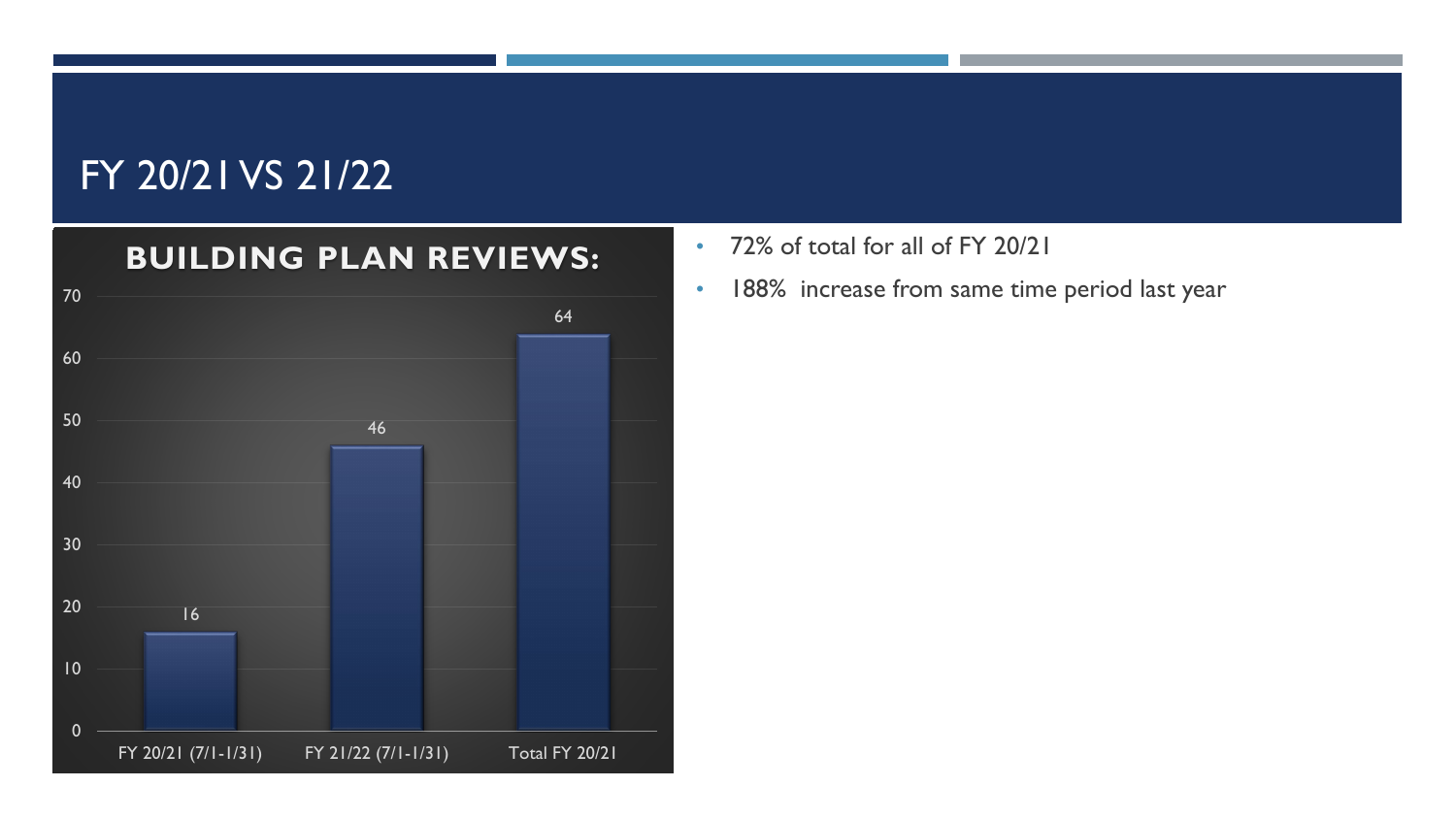

- Already at 80% of total for all of FY 20/21
- 290% increase from same time period last year
- Commercial Projects
	- 1 Large project review scheduled for March Planning **Commission**
	- 4 Large projects currently in the planning phase
	- Currently scheduling into April and May for Planning **Commission**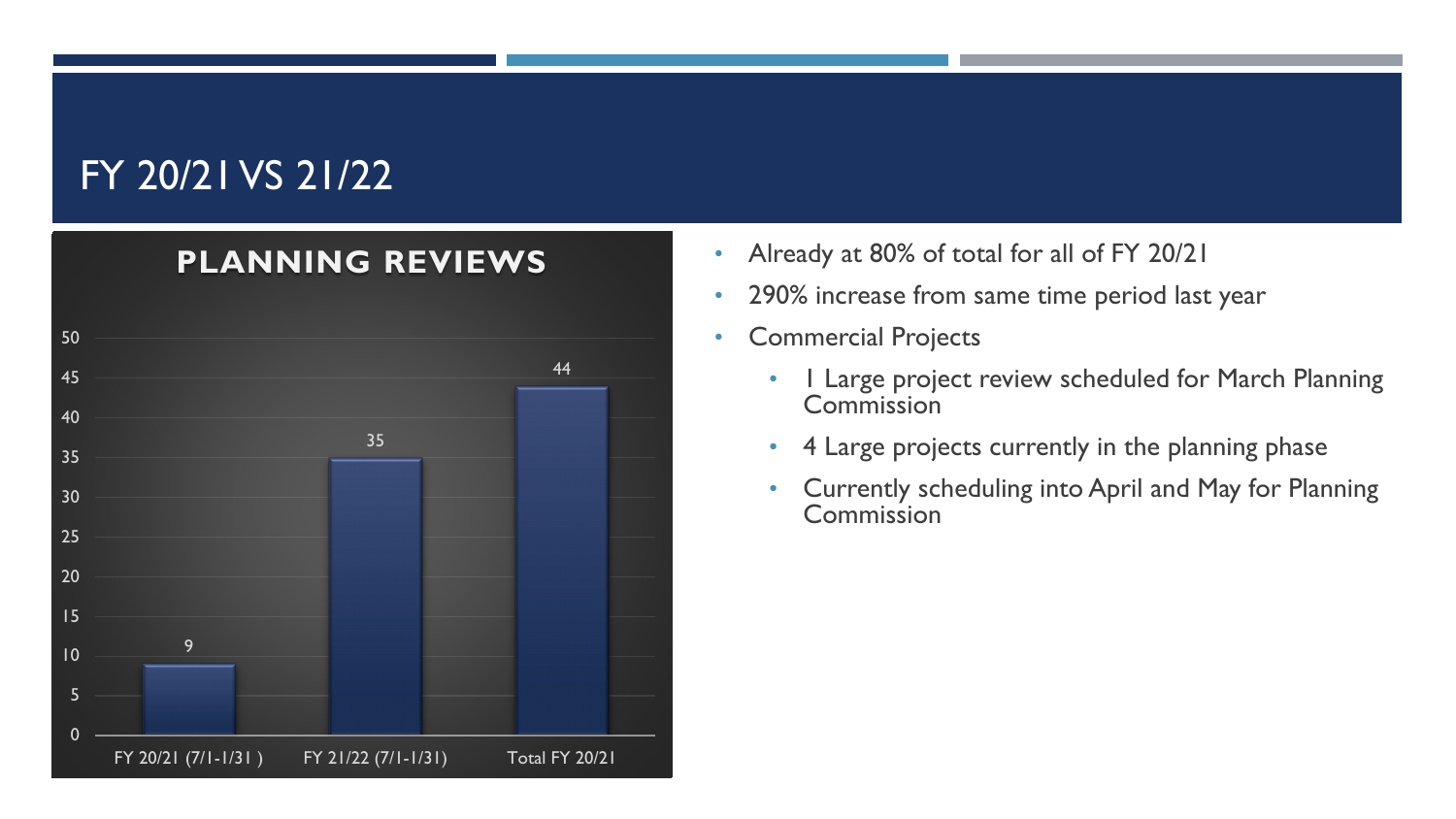

- 2% More than all of FY 20/21
- 149% increase from same time period last year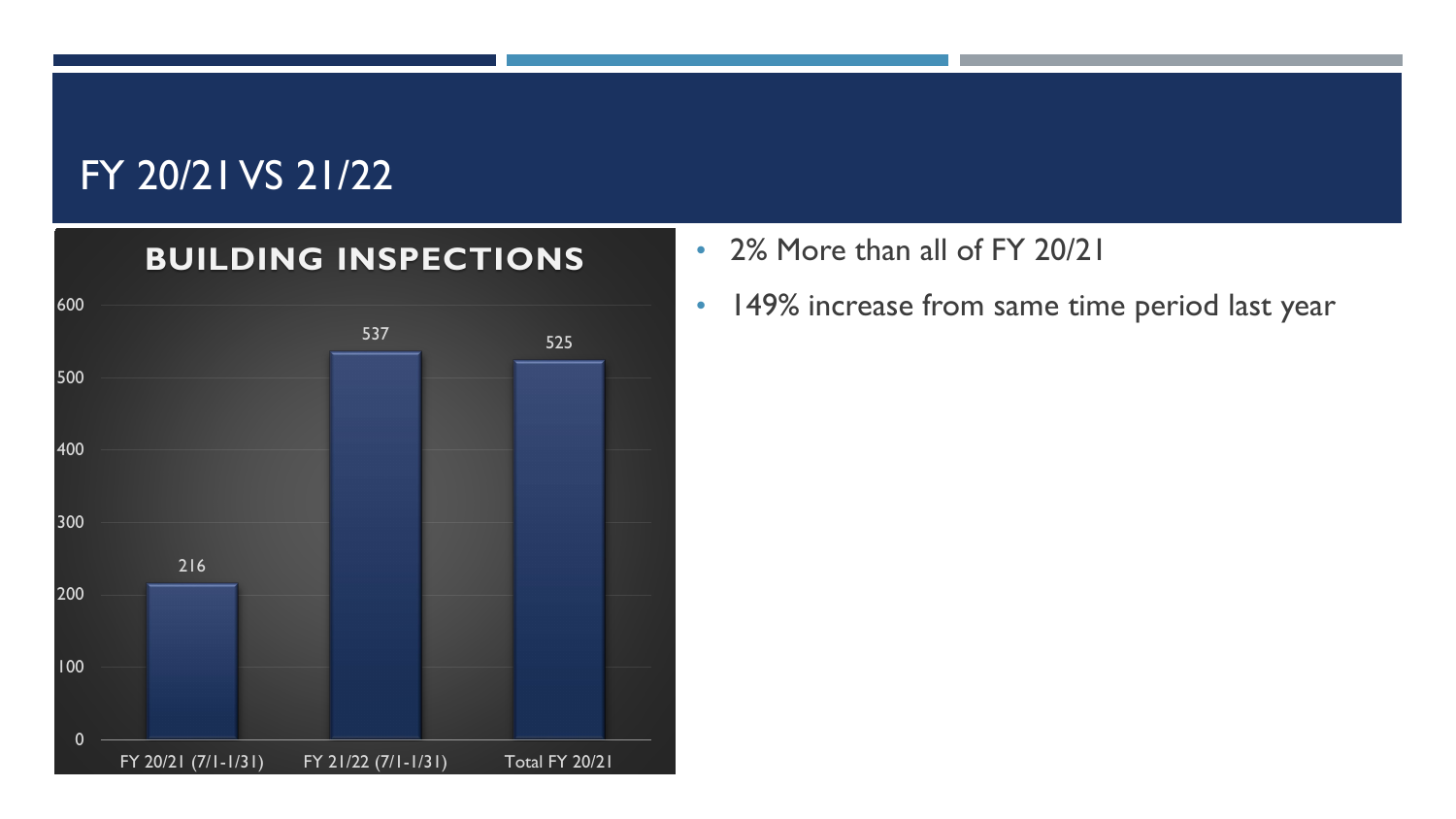#### **NEW SINGLE FAMILY DWELLINGS**



- Currently at 60% of total for all of FY 20/21
- 125% increase from same time period last year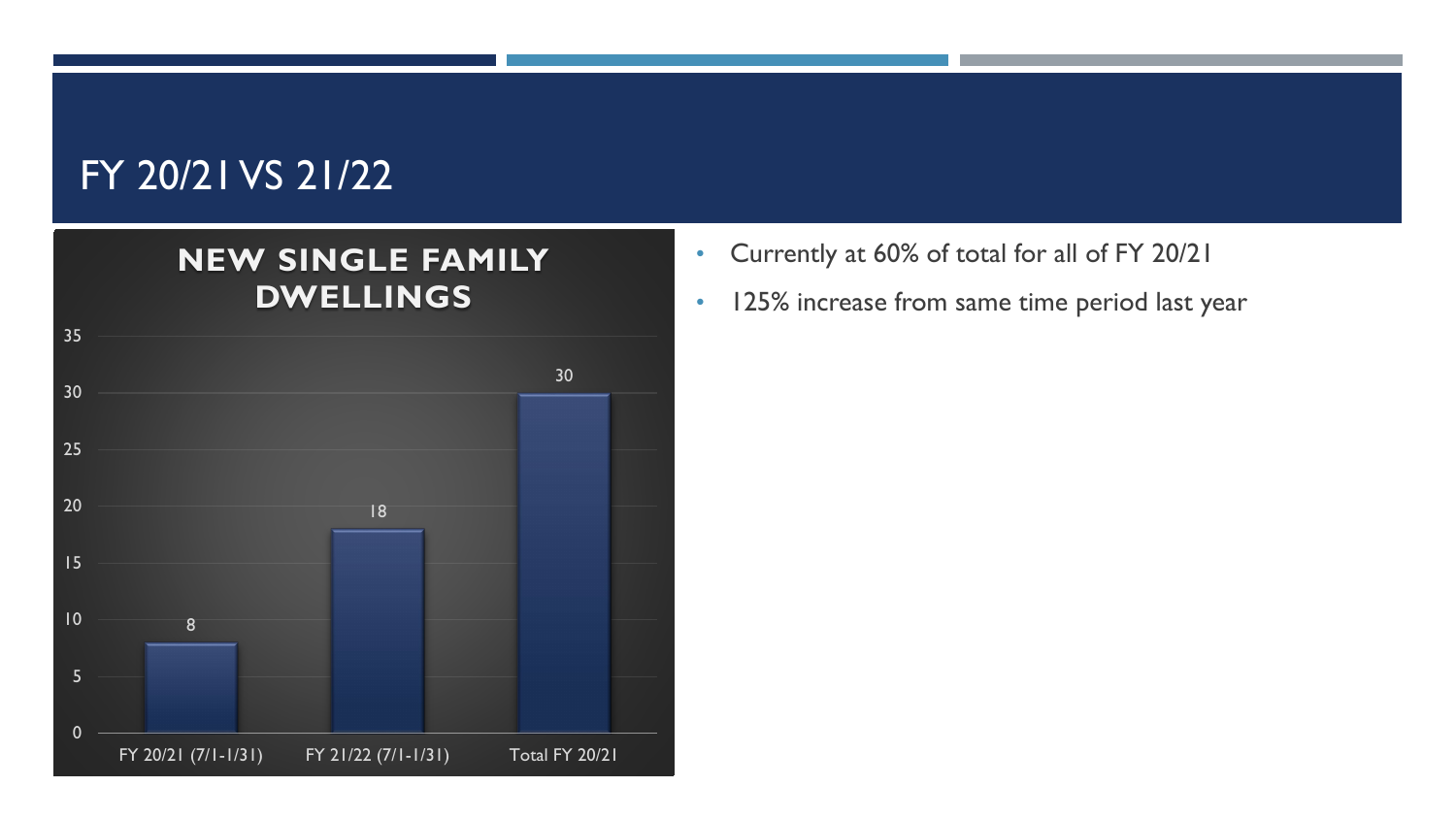

- 65% of total for all of FY 20/21
- 173% increase from same time period last year
- FY 21/22 Projected revenue \$338,295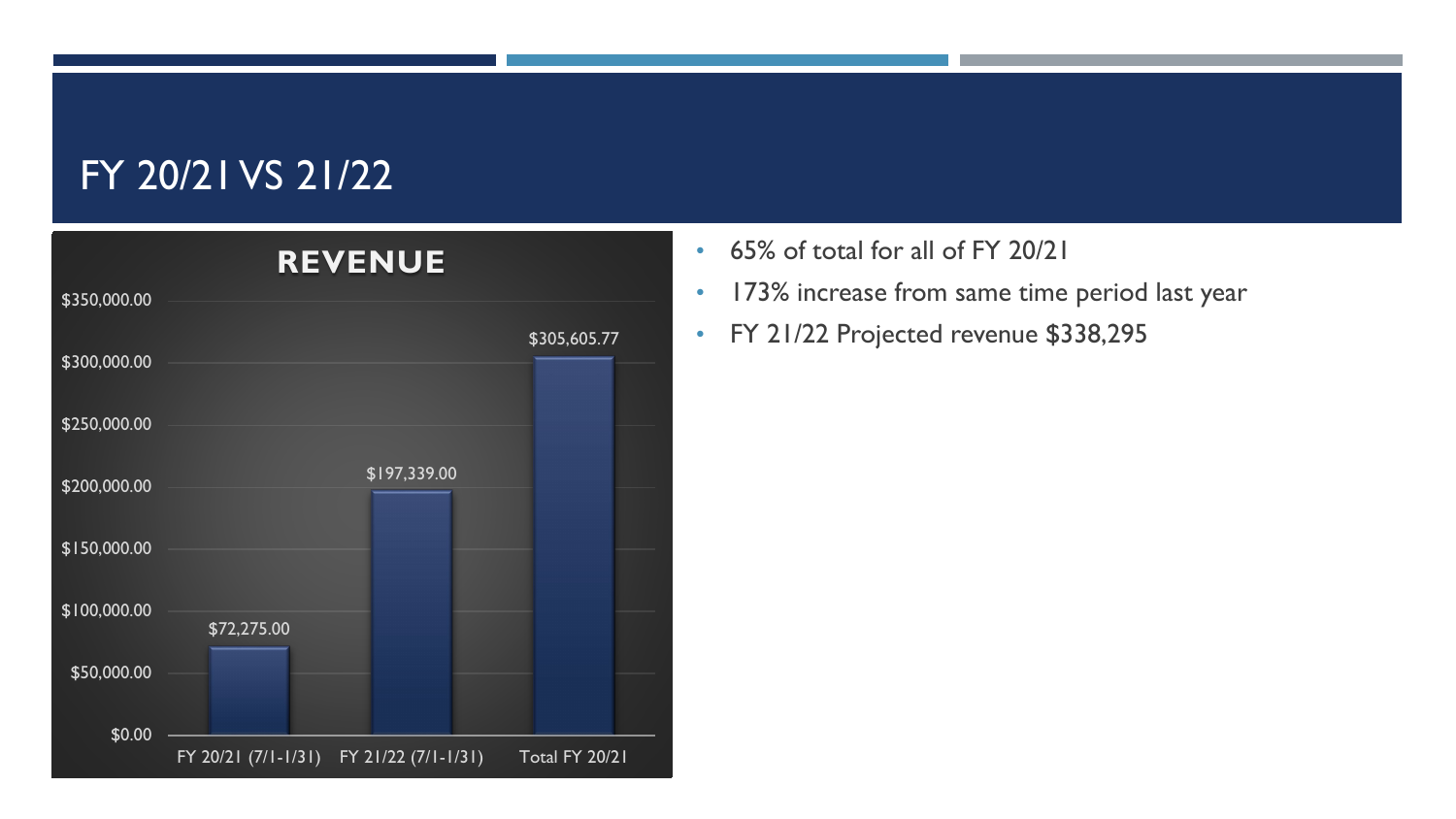#### NEW SINGLE FAMILY DWELLINGS



- **Where are all the new homes being built?**
- 40% Being built in the Highlands
	- 17 New Homes
- 60% Being built on infill lots
	- 25 New Homes
- 17  **Vacant lots throughout the city**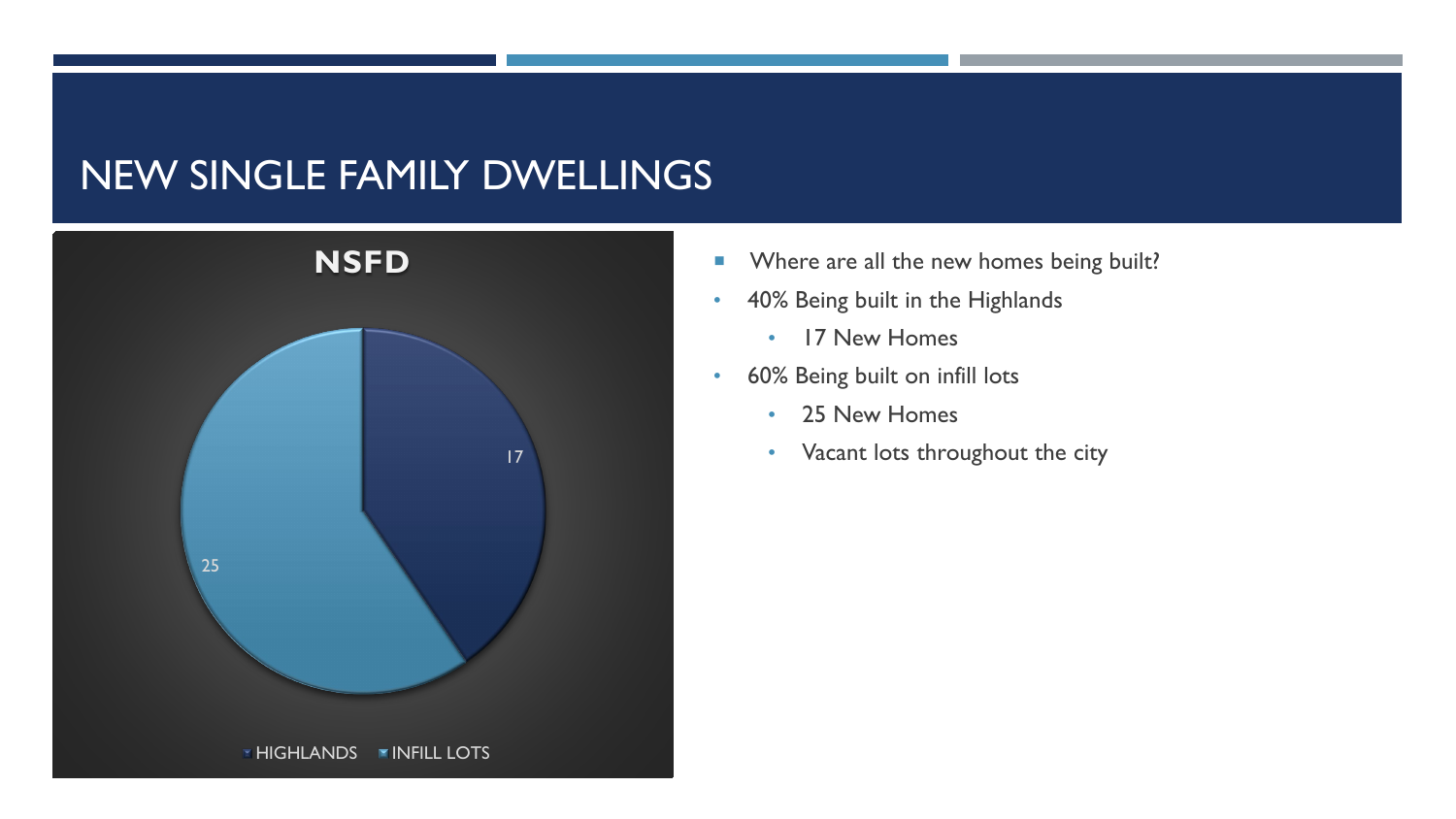#### 2022 PROJECTION FOR NSFD



#### • Highlands

- 35 Lots available to develop now
- 30 More lots will be available by early summer
- 5 Permits issued for NSFD
-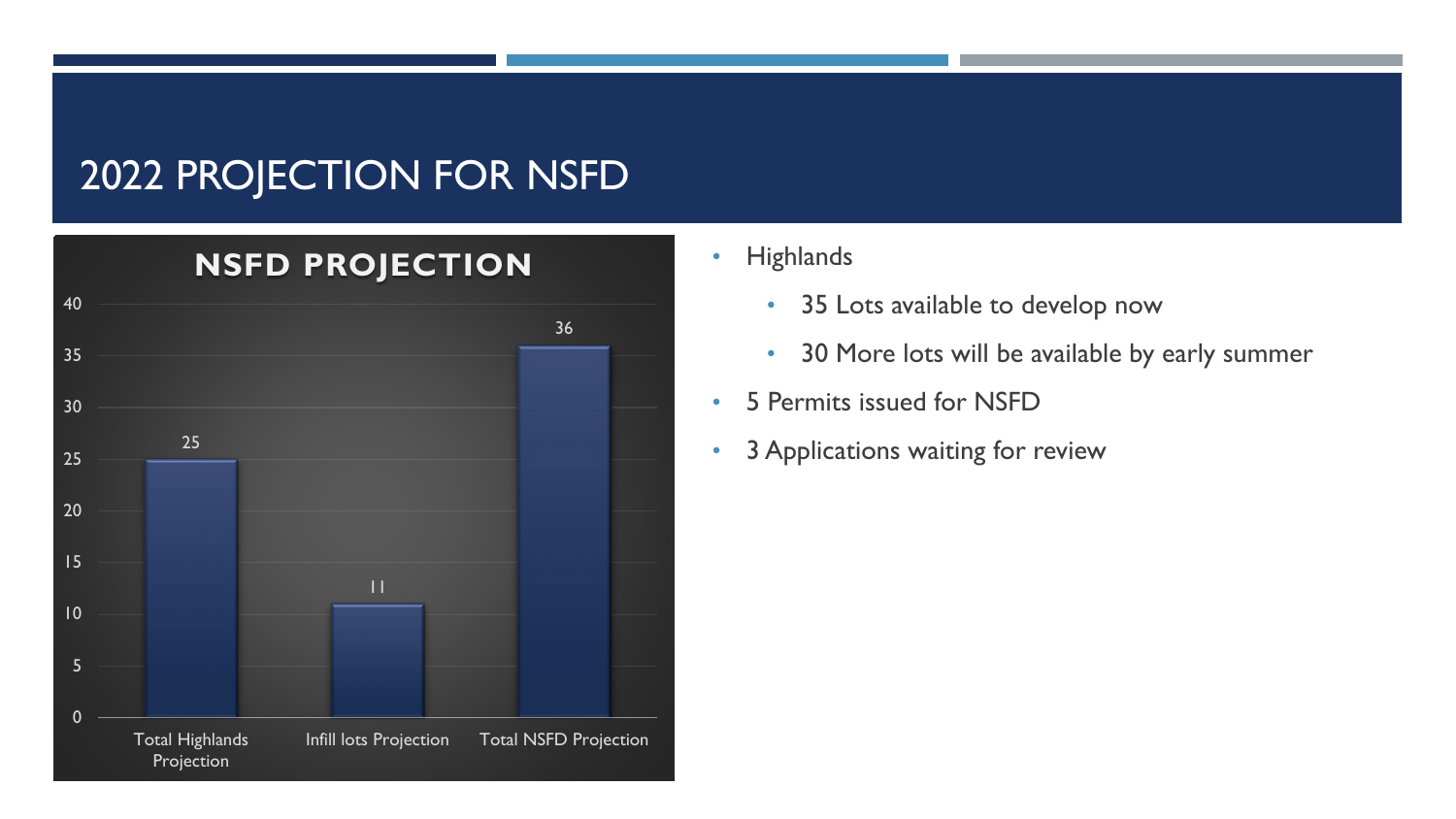#### **TRENDS**



- Overall increase of 18% over FY 20/21 in building department
- 2 Planning pre-application meetings-Working with Morgan CPS to bring before the PC
- Over 400 emails last month for Planning & Building
- Annual short term rental inspection increase due to the change in frequency of re-inspections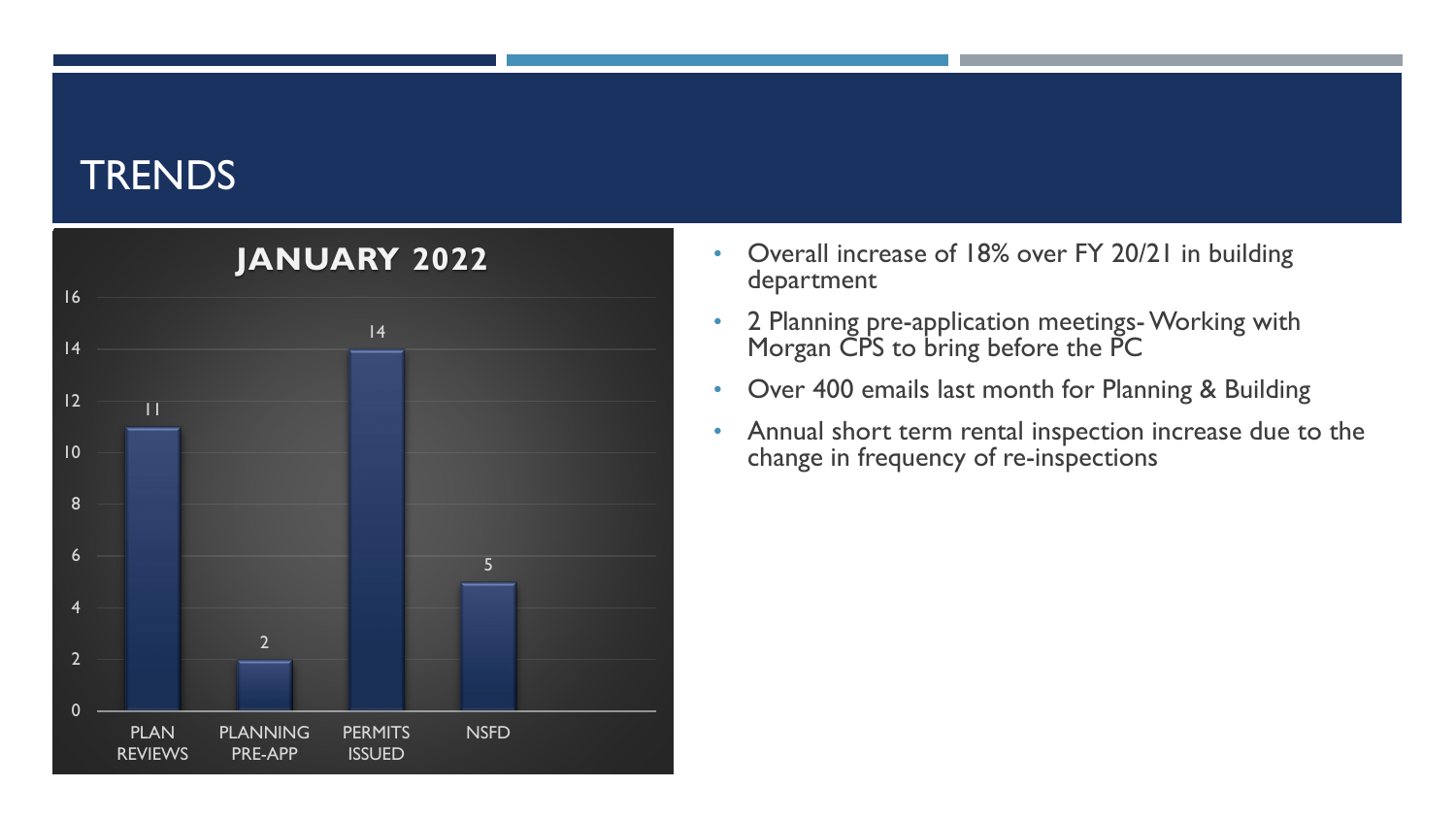#### REVENUE PROJECTIONS



- 11% Projected increase FY 21/22
- This trend to is expected to continue for the next 2-3 years
- New construction should level off in the next 5 years.
- Extra revenue is kept in the building fund to maintain the level of service in lean years
- These funds are protected and can not be used in the general fund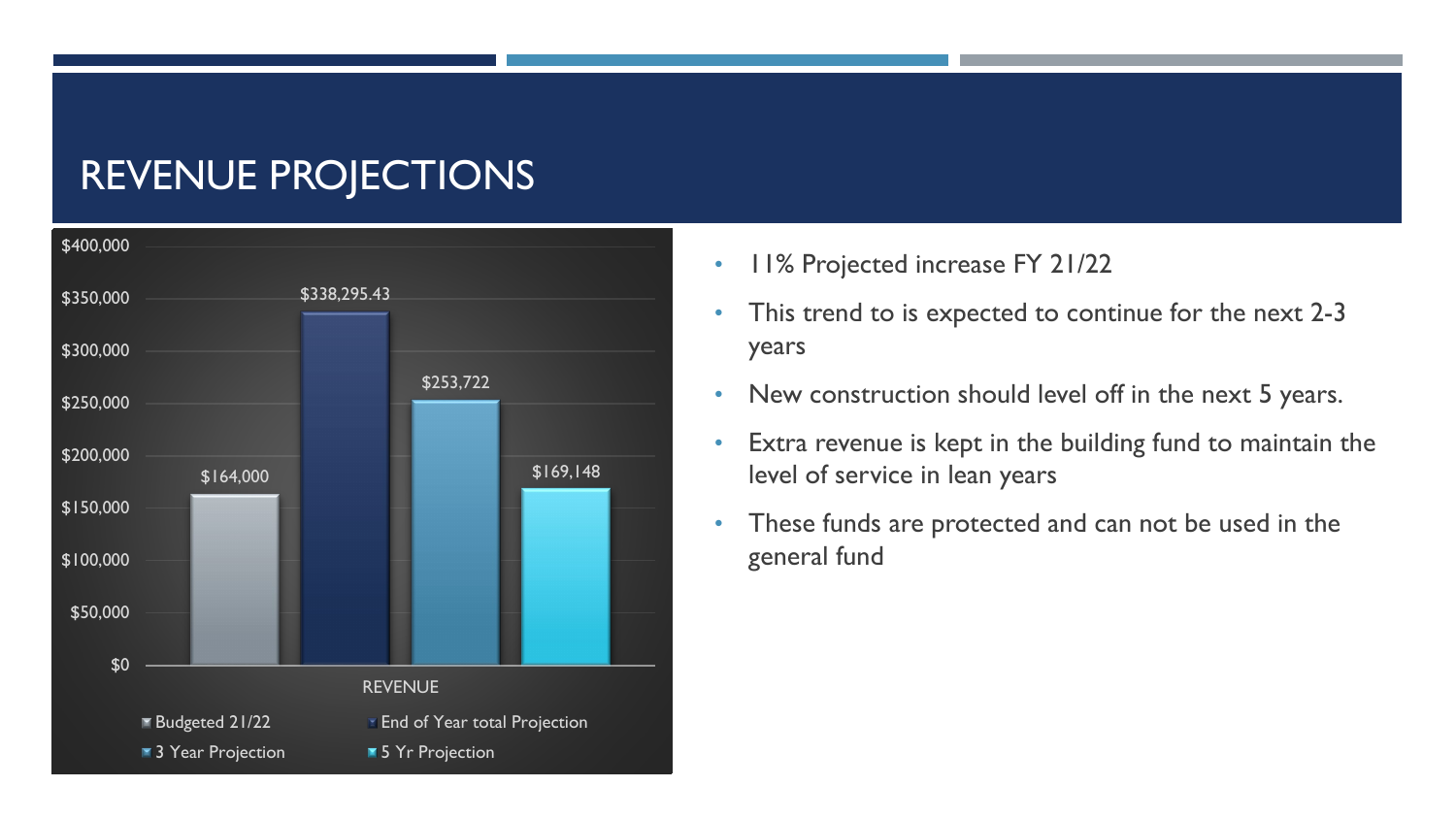#### WORKLOAD SUMMARY

- **Norkload** 
	- **Past year** 
		- **Plan Reviews- 23% increase**
		- **Inspections- 75% increase**
	- **January 2022** 
		- **11 Plan reviews**
		- 77 Inspections
		- **5 NSFD permits issued**
		- 400 Emails
		- 4 Large projects to bring before the PC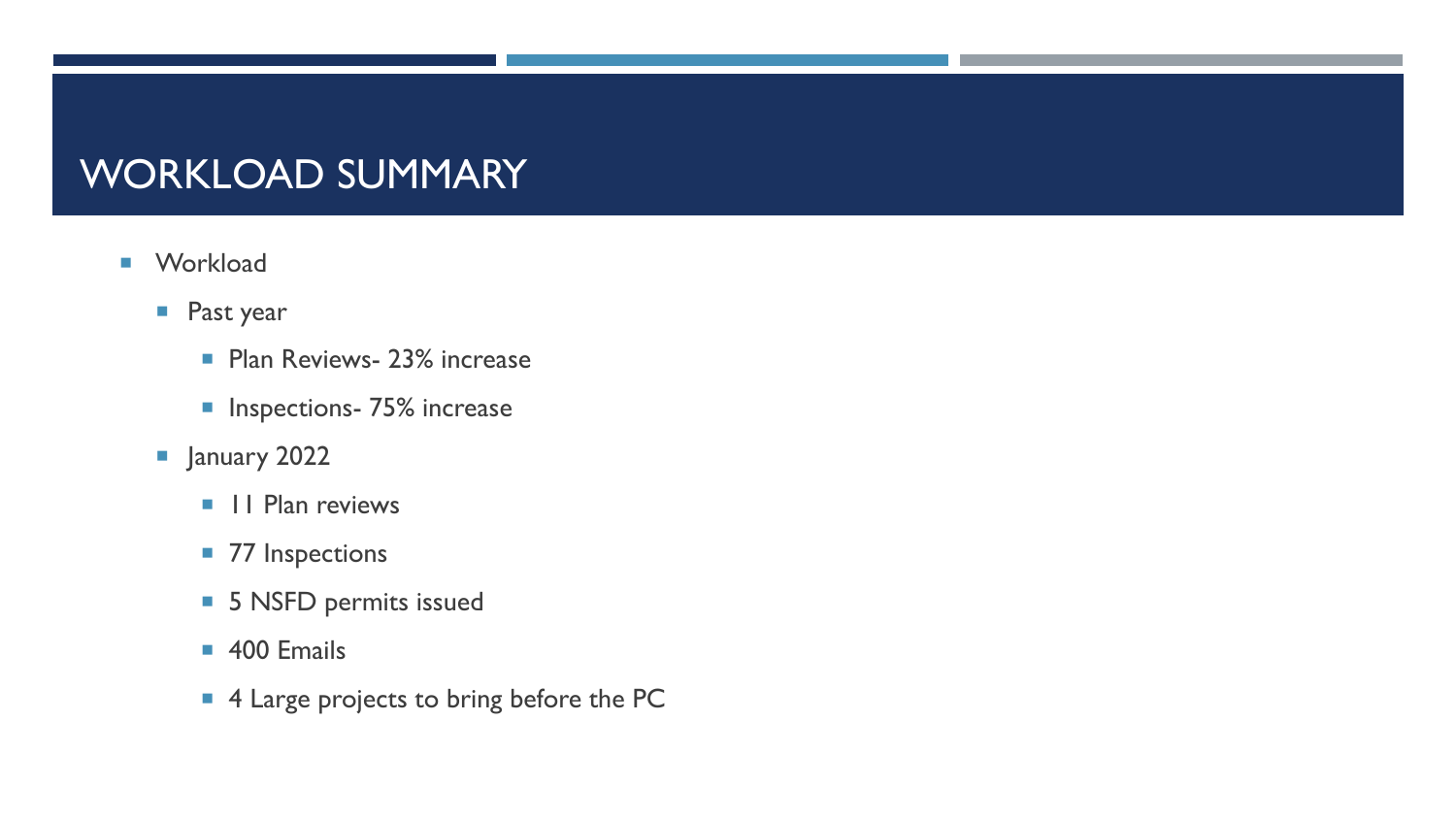## PLANNING/PERMIT TECH

- **Process building and land use applications**
- **Provide information about planning and building regulations and procedures**
- Conduct on site inspections for planning and short-term rentals
- Conduct records research and maintain all required files, logs, and documents
- Conduct site inspections for land use approvals
- **Conduct site inspections for short term rental compliance**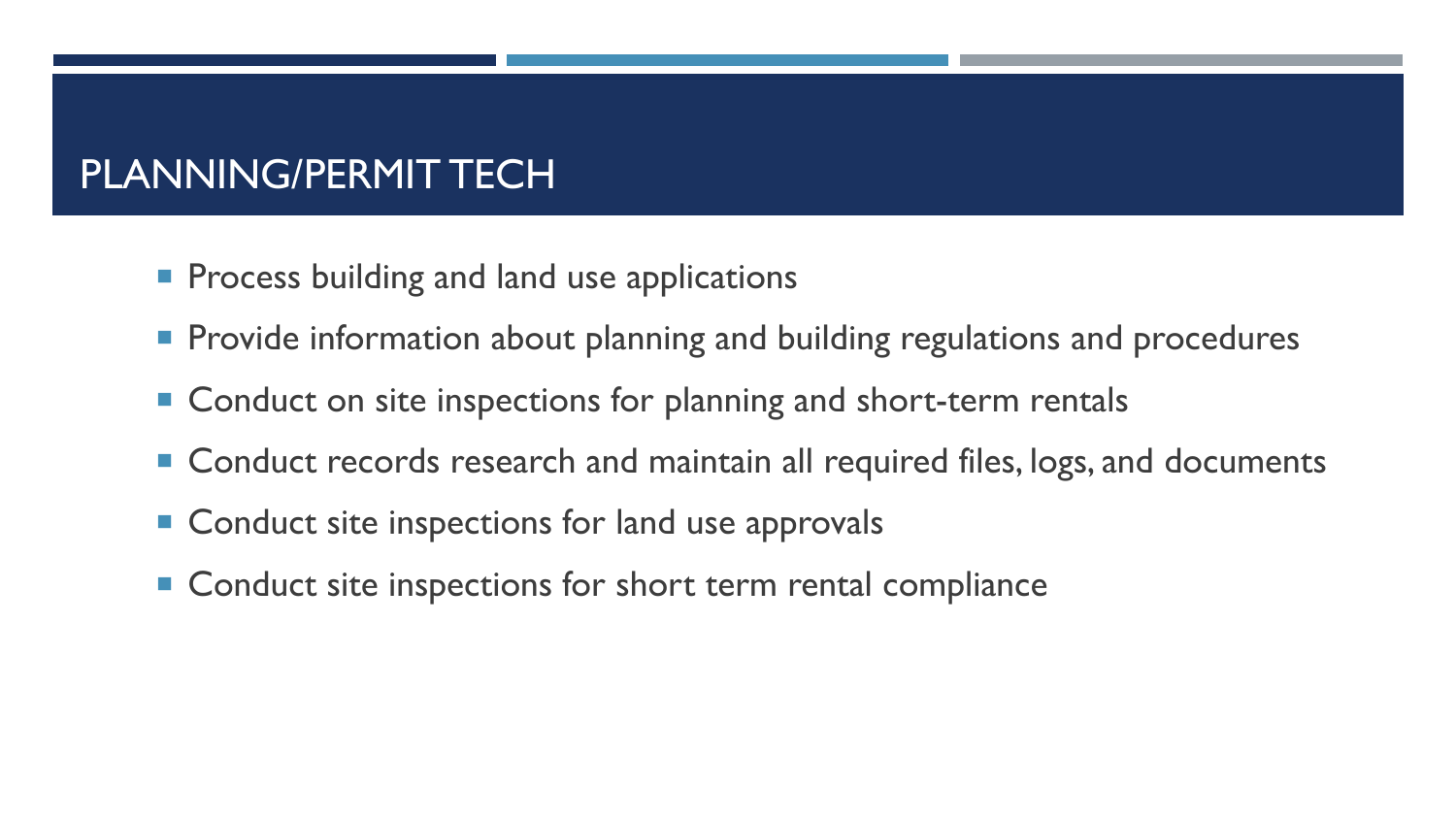#### PLANNING/PERMIT TECH

- Receive and respond to inquiries related to land use, building codes/regulations, and zoning ordinances.
- Provide information about the application process, inspection requirements, timelines, and other information related to the permit process.
- **Process building and land use applications**
- **•** Verify applications are complete
- **Reviews applications and verify accuracy and completeness of information**
- **The Tracks land use and building applications throughout the approval process**
- **Ensure proper documentation/tracking and coordination with other departments and agencies**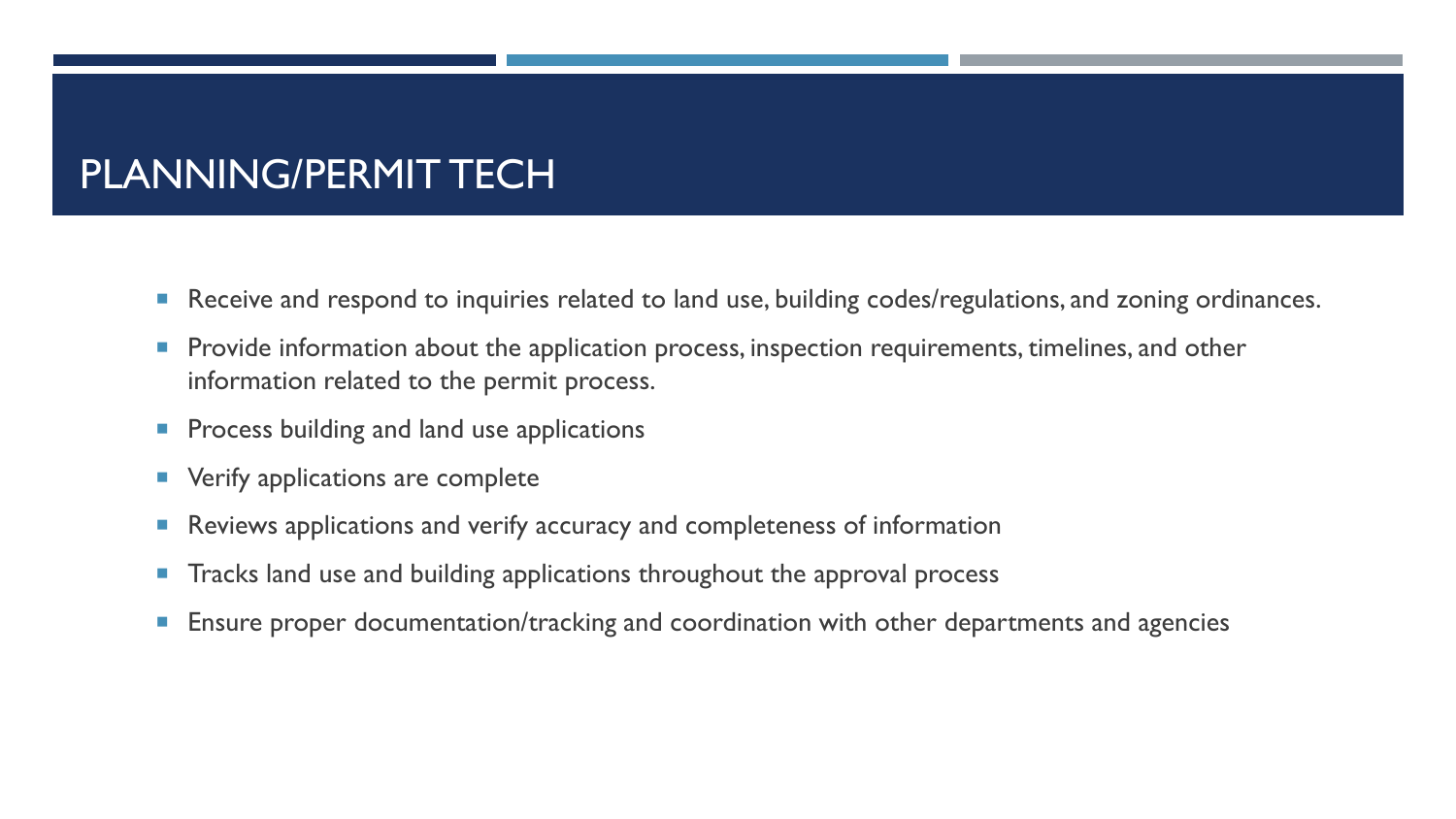#### **SUMMARY**

- **Why combine the position?** 
	- **More efficient** 
		- **Streamline permitting process**
		- **Single point of contact**
		- **Better customer service!**